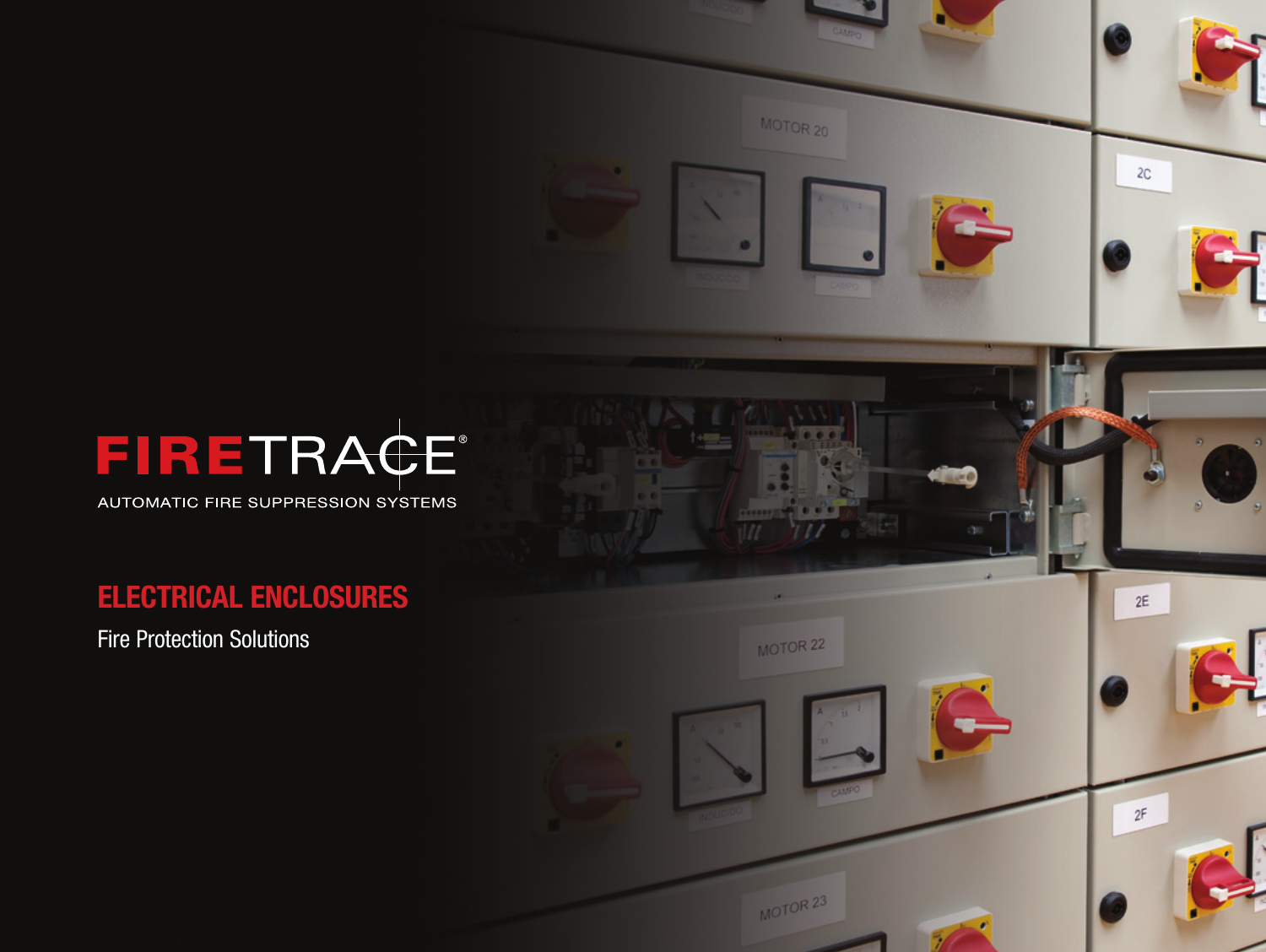

**A small fire in a single cabinet, unchecked, can easily grow to consume adjacent cabinets - or even spread throughout a facility.**



## **THE PROBLEM**

Electrical enclosures can be found in virtually any industrial or commercial space. In some cases the enclosure might be a single small panel while in others it may involve a large room filled with electrical boxes. Should a fire occur in one of these cabinets, it would typically destroy the contents, but unchecked the fire could take the room or even the building, costing money and downtime.

Regardless of the number of enclosures, Firetrace® offers a reliable, cost-effective method to increase the fire protection of these areas by detecting and suppressing the fire in the cabinet itself. Typical enclosures include:

- $\triangle$  Motor control centers
- $\triangleleft$  Cable travs
- Power vault
- **← Control closets**
- Wiring harnesses

 $\triangleq$  Electrical panels

- $\div$  UPS
- $\triangleq$  Transformer

Below are the most common sources of fire in electrical enclosures:

 $\div$  Wire fatigue

- $\triangleq$  Equipment failures
- Other environmental causes
- $\triangleq$  Improper installation **Coverloaded circuits**
- **THE FIRETRACE SOLUTION**

Because Firetrace takes the fire detection and suppression inside of the hazard, a growing fire can be caught quickly, preventing the spread of fire to other parts of the building that would require firefighters or water sprinklers to extinguish.

By containing the fire to the individual enclosure damage is limited to that enclosure and the collateral damage often caused by traditional fire suppression is avoided.

# **FIRETRACE ADVANTAGES:**

- $\triangleq$  Fast, reliable fire detection
- $\triangleq$  Clean agents  $-$  safe for people, equipment and the environment — no cleanup required
- $\triangleq$  Installs in new or existing cabinets
- $\triangleq$  No interference with installation or maintenance of equipment
- $\triangleq$  Firetrace systems do not affect IP ratings
- $\div$  Firetrace Detection Tubing is electrically non-conductive
- $\triangleq$  Firetrace Detection Tubing follows cable routes to penetrate cabinets (no need to drill holes)
- $\triangleq$  Firetrace Detection Tubing allows suppression directly at source of fire — unlike other systems that have to build up an extinguishing concentration which can be difficult with internal airtight sub enclosures
- $\triangleq$  Firetrace can be integrated with fire control systems
- $\div$  Firetrace requires no power and is completely self contained
- $\div$  Firetrace is accepted / endorsed by leading MCC and VFD panel manufacturers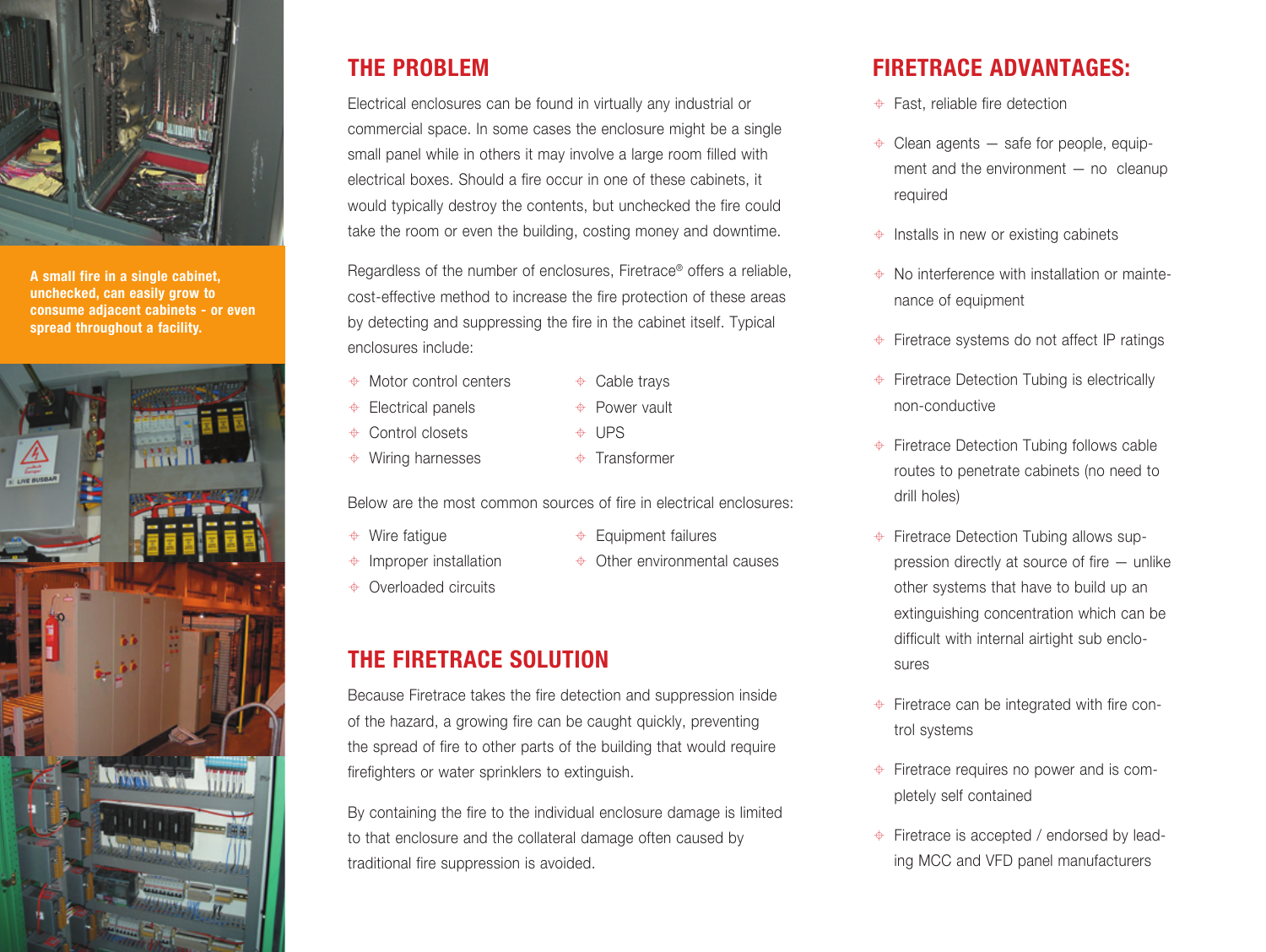### **HOW IT WORKS**

Firetrace offers two distinct fire suppression systems to suit the needs of the environment.

#### **Firetrace Direct System**

The Firetrace Direct Low-Pressure System provides simple, reliable protection for critical assets. During the installation, the red Firetrace Detection Tubing (FDT) is run into and throughout the cabinet, ensuring that detection is close at hand should a fire start.

Should a fire break out, the point on the pressurized FDT nearest the heat source will burst, allowing the fire suppression agent to flow from the Firetrace cylinder through the tubing, and out of the rupture hole directly at the source of the fire. The result is a long discharge of agent in the immediate vicinity of the fire, suppressing the fire where it starts.

Firetrace Direct Systems can also be used in cable runs and trays. Direct systems are fully automatic and cannot be manually activated.

#### **Firetrace Indirect System**

The Firetrace Indirect Low-Pressure System uses the same red Firetrace Detection Tubing run throughout the cabinet's components to quickly detect a fire. When the tubing ruptures, the system activates and delivers the agent through a separate piping set, quickly filling the cabinet enclosure with agent and suppressing the fire.

Firetrace Indirect Systems also offer the option to activate via a smoke detector or external alarm system (using the Firetrace Solenoid Valve) or via a manual release.

Regardless of the system selected, the Firetrace Detection Tubing is the reliable solution for detecting fire at its source quickly, before adjacent equipment can be damaged. Either Firetrace system can utilize one of a variety of clean fire suppressing agents, selected specifically to suit the environment.





**Firetrace Detection Tubing**



**Firetrace Detection Tubing Indirect System Nozzle**